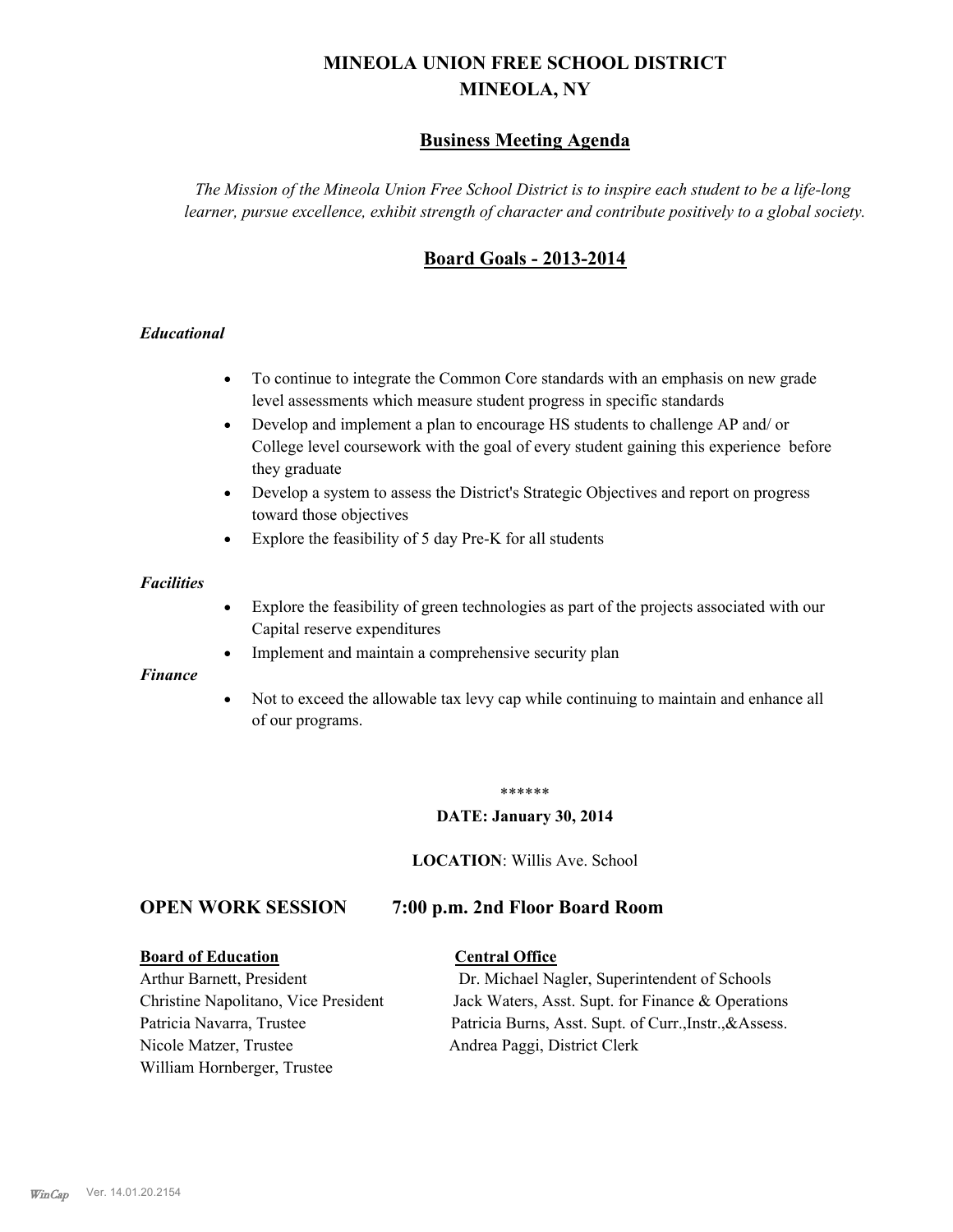**A. Call to Order B. Pledge of Allegiance C. Reading of Mission D. Moment of Silent Meditation**

**E. Dais & Visitor Introductions**

**F. High School Student Organization Report**

**G. BOE Reports**

**a. Comments from Board Trustees**

**b. Comments from Board President**

**c. Comments from Superintendent**

**H. Old Business**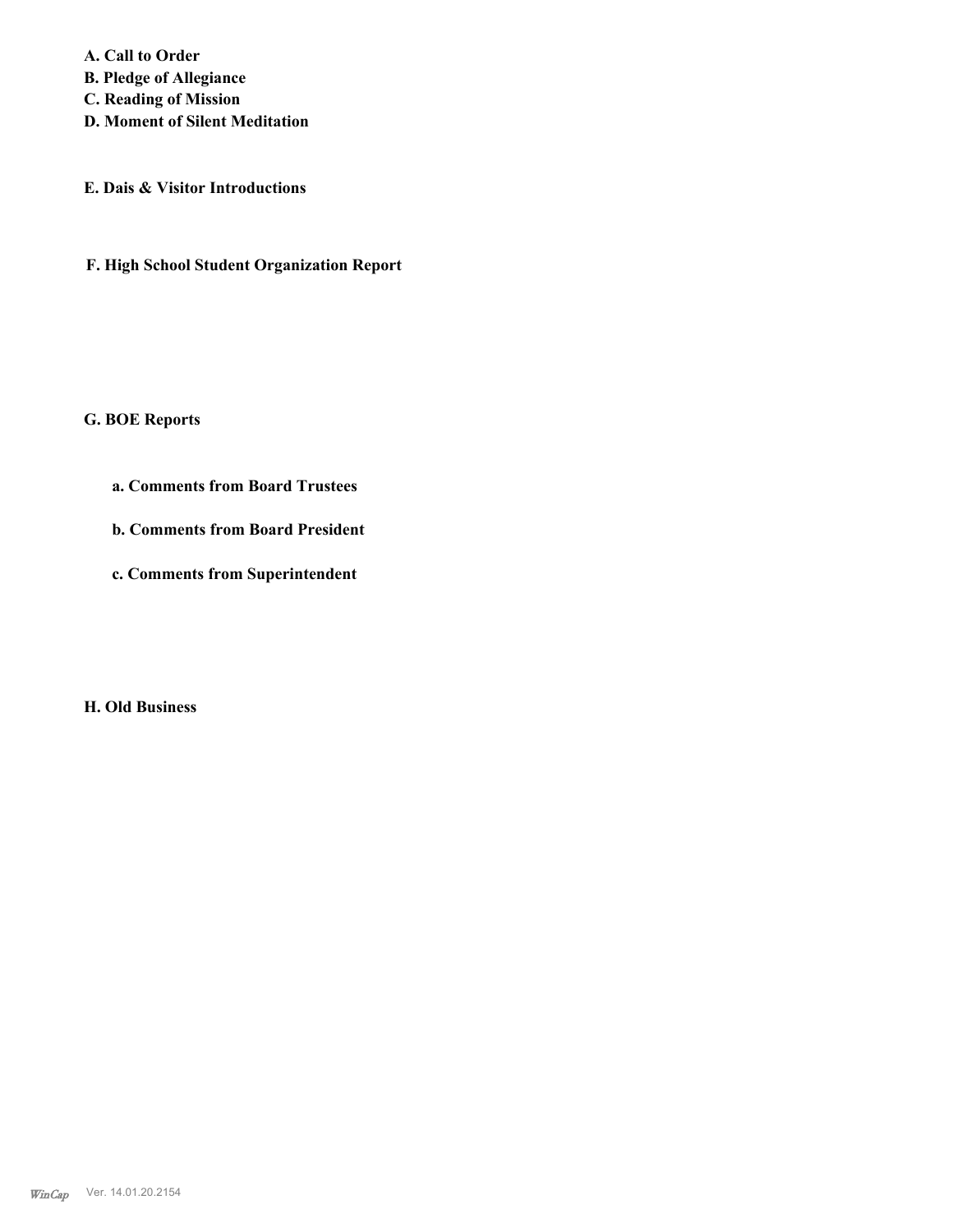#### **I. New Business**

# **Approval of 2014-2015 School Calendar**

**RESOLUTION # 37 -BE IT RESOLVED** that the Board of Education of the Mineola Union Free School District approves the 2014-2015 school calendar.

| <b>Motion:</b><br>Second: |     |
|---------------------------|-----|
| Yes:                      | No: |
|                           |     |
|                           |     |
|                           |     |
|                           |     |
|                           |     |
|                           |     |

**Passed: \_\_\_\_\_\_\_\_\_\_\_\_\_**

#### **J. Consensus Agenda**

**RESOLUTION # 38-BE IT RESOLVED** that the Board of Education approves the consensus agenda items J.1.a. through J.5.i., as presented.

| <b>Motion:</b><br>Second: |     |
|---------------------------|-----|
| Yes:                      | No: |
|                           |     |
|                           |     |
|                           |     |
| Passed:                   |     |

### 1. **Instruction**

Appointment(s) Coaches a.

> That the Board of Education approves the appointment of the following coaches for the current school year:

| POSITION              | EMPLOYEE NAME          | <b>STEP</b> | <b>STIPEND</b> |
|-----------------------|------------------------|-------------|----------------|
| Boys Varsity Baseball | Helmut Bohringer       |             | \$8,332.00     |
| Varsity Baseball Asst | William G. Timmes      |             | \$4,379.00     |
| JV Baseball           | Christopher M. Schacca |             | \$5,770.00     |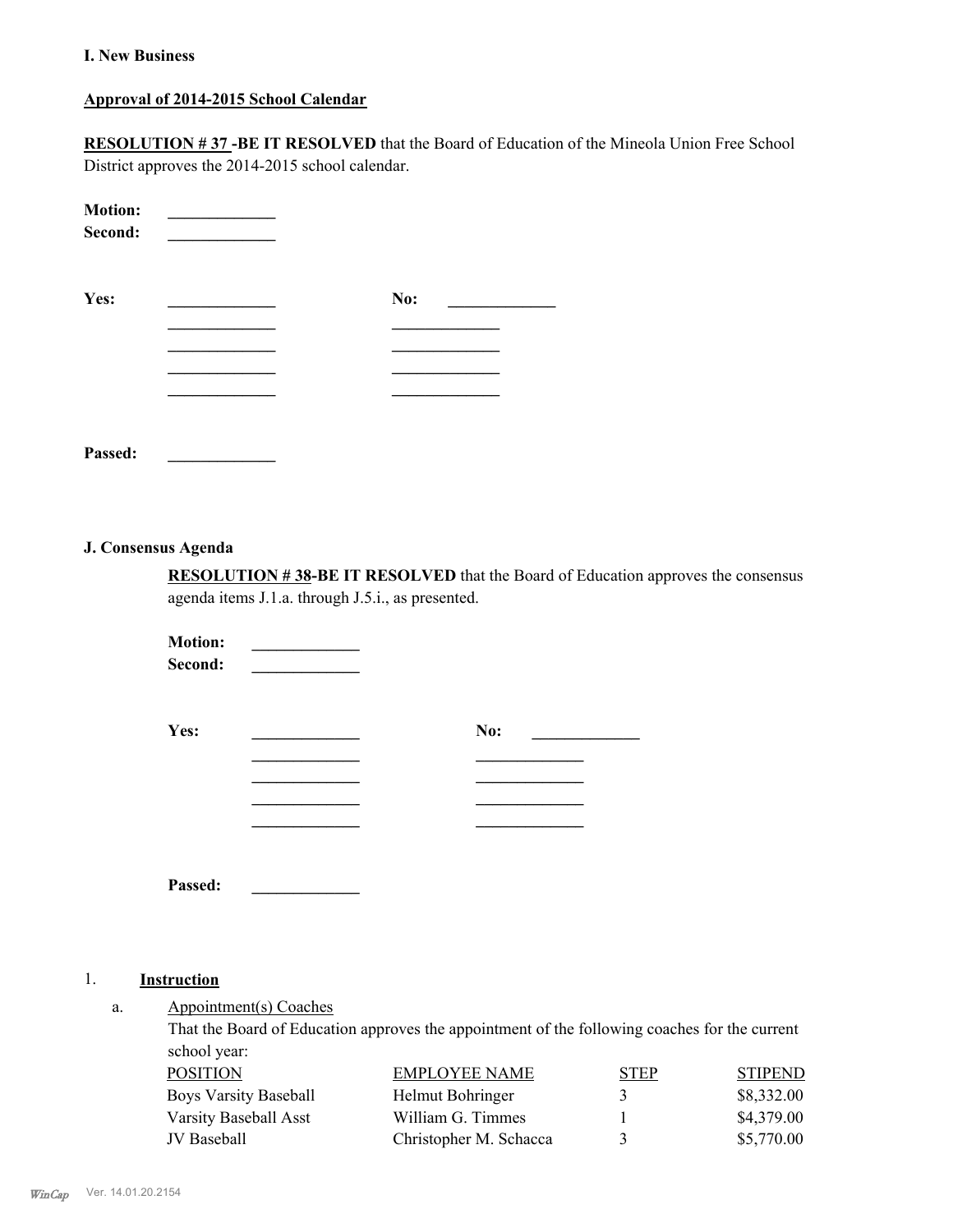| <b>POSITION</b>                                     | <b>EMPLOYEE NAME</b>    | <b>STEP</b>    | <b>STIPEND</b> |
|-----------------------------------------------------|-------------------------|----------------|----------------|
| 7th Grade Baseball                                  | Michael A. Tavernite    | 3              | \$5,433.00     |
| 8th Grade Baseball                                  | William G. Digennaro    | 3              | \$5,433.00     |
| <b>Boys Varsity Lacrosse</b>                        | Glenn M. Cocoman        | 3              | \$8,324.00     |
| <b>Boys Varsity Lacrosse Asst</b>                   | <b>Matthew Antoniou</b> | 3              | \$5,663.00     |
| 7/8 Boys Lacrosse                                   | Mark Miller             | 3              | \$5,415.00     |
| 7/8 Boys Lacrosse Asst                              | Joseph P. Cerulli       | 3              | \$4,764.00     |
| <b>Boys Varsity Track</b>                           | John E. Fretz           | 3              | \$7,809.00     |
| <b>Girls Varsity Track</b>                          | Thomas J. Leninger      | 3              | \$7,809.00     |
| <b>Spring Track Assistant</b>                       | Kevin A. Murphy         | $\overline{2}$ | \$4,729.00     |
| <b>Varsity Softball</b>                             | <b>Anthony Tramonte</b> | 3              | \$8,324.00     |
| Varsity Softball Asst                               | Caitlin T. Orlando      | 3              | \$5,660.00     |
| JV Softball                                         | <b>Hilary Pavels</b>    | 3              | \$5,770.00     |
| 8th Grade Softball                                  | Vanessa Casper          | 3              | \$5,050.00     |
| <b>Girls Varsity Lacrosse</b>                       | Frank J. Massaro        | 3              | \$8,324.00     |
| <b>Girls Varsity Lacrosse Asst</b>                  | Daniel Guido            | 3              | \$5,663.00     |
| Girls JV Lacrosse                                   | Brittany M. White       | $\overline{2}$ | \$5,101.00     |
| 7th Grade Girls Lacrosse                            | Raymie A. Tand          | $\overline{2}$ | \$4,764.00     |
| 8th Grade Girls Lacrosse                            | Adrienne E. Koslow      | $\overline{2}$ | \$4,764.00     |
| <b>Boys JV Lacrosse</b>                             | Stephen J. Mitchell     | 3              | \$5,770.00     |
| <b>Boys JV Lacrosse Asst</b>                        | Thomas J. Oswald        | 3              | \$5,170.00     |
| $\Lambda$ projectmont(c) $C$ lub/ $\Lambda$ tinonde |                         |                |                |

Appointment(s) Club/Stipends b.

> That the Board of Education approves the following Club/stipend recommendations for the current school year:

| <b>POSITION</b>        | <b>EMPLOYEE NAME</b>            | <b>STIPEND</b>                           |
|------------------------|---------------------------------|------------------------------------------|
| Art Club Advisor amend | Gina Buongiovanni (amend        | $1/2$ of \$980.00 for the period Sep-Jan |
|                        | from full stipend to $1/2$ upon |                                          |
|                        | return of Kathleen Loughlin)    |                                          |
|                        |                                 |                                          |

| Art Club Advisor amend                       | Kathleen Loughlin | $1/2$ of \$980.00 for the period Feb-Jun |
|----------------------------------------------|-------------------|------------------------------------------|
| $\alpha$ and $\alpha$ is the set of $\alpha$ |                   |                                          |

#### c. Creation of New Instructional Position

That the Board of Education approves the creation of the following coaching position: - JV Lacrosse Assistant Coach 1.

# 2. **Instruction: Contracted**

a. That the Board of Education accepts the Individual Related Services Provider Agreement between Deborah J. Bousquet and the Mineola UFSD for the 2013- 2014 school year.

#### 3. **Civil Service**

- a. Appointments
- That the Board of Education approves the appointment of Donna Condon, to the position of Teacher Aid Substitute, effective February 3, 2014. Salary will be \$13.74 per hour. 1.
- b. Leave(s) of Absence
- That the Board of Education grant a request to Janet Lopez, part time Teacher Aide at Meadow Drive School, for an Unpaid Medical Leave of Absence, effective January 20, 2014, until further examination by her physician. 1.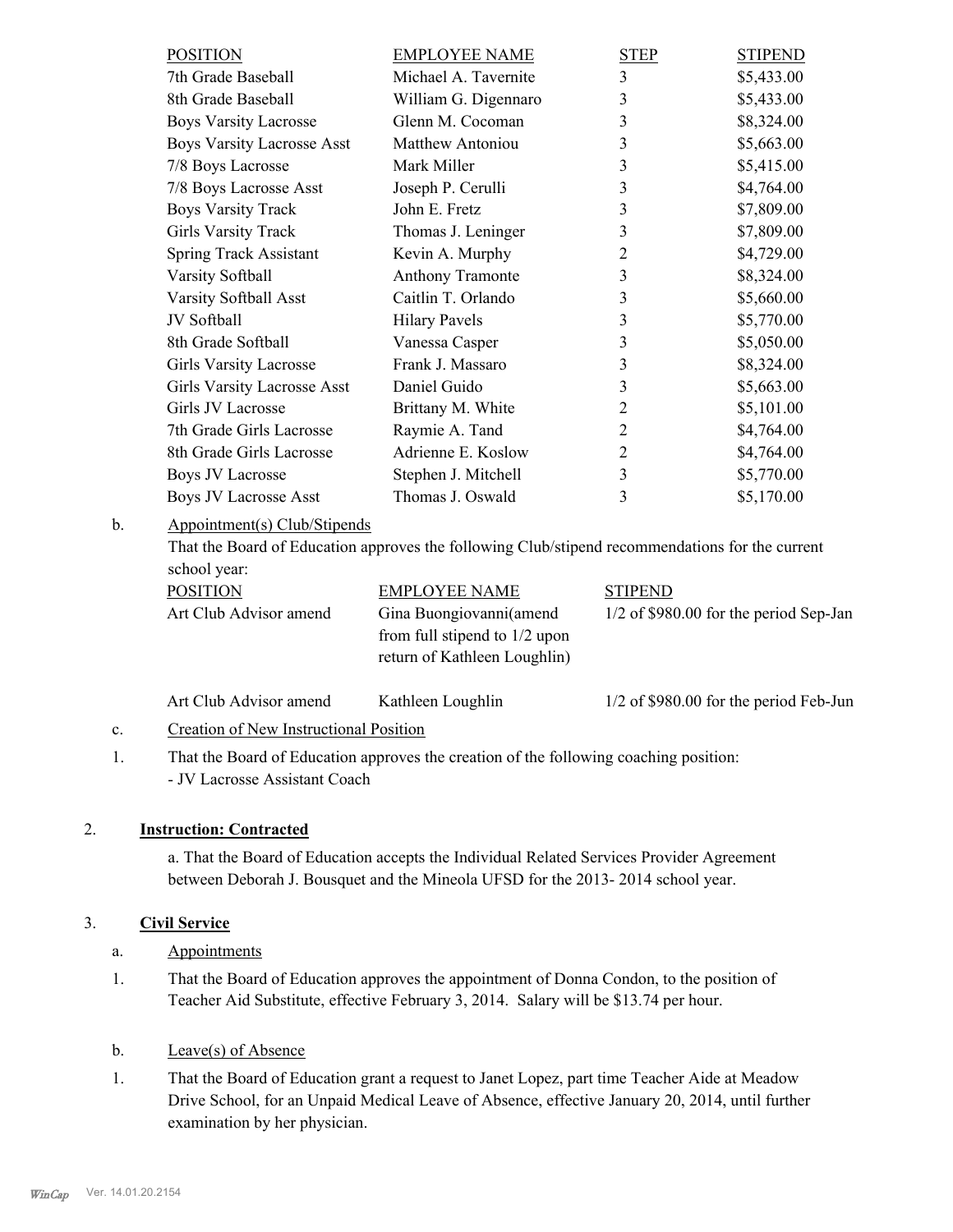### 4. **Business /Finance**

### a. **Treasurer's Report**

That the Board of Education accepts the Treasurer's report for the period ending November 30, 2013 and directs that it be placed on file.

#### b. **Approval of Invoices and Payroll**

That the Board of Education accepts the Invoices and Payroll for the period ending December 31, 2013

| General Warrant $\#$ 11    | December $11, 2013$ | \$ 538,299.65  |
|----------------------------|---------------------|----------------|
| General Warrant $\#$ 12    | December 23, 2013   | \$1,119,480.56 |
| Professional Leave Warrant | December 23, 2013   | \$ 5.258.26    |

#### **TOTAL EXPENSES \$1,663,038.47**

PAYROLL # 11 & # 12

| General | \$4,020,695.07 |
|---------|----------------|
| F Fund  | \$67,176.44    |

## **TOTAL PAYROLL \$4,087,871.51**

#### c. **Budget Appropriation Adjustment**

1. That the Board of Education approves the acceptance of revenue (donation from Drama Club) in the amount of \$21,500.00 and makes appropriation increase adjustments to the following Budget Code: 2110.200.00.2400.

#### **Business/Finance: Disposal of District Property** 5.

That the Board of Education approves the disposal of the following district property, according to Policy #6900, declaring them obsolete:

- a. Bus 66: Ford 1995 VIN# 1FDJE37F2SHB07794- Mileage 223,000
- b. Bus 68: Ford 1995 VIN# 1FDJE37F3SHB41856- Mileage 175,000
- c. Bus 69: Ford 1995 VIN# 1FDJE37F02HB28711- Mileage 185,000
- d. Bus 72: Ford 1998 VIN# 1FDSE37F4WHB13347- Mileage 185,000
- e. Bus 74: GMC 1999 VIN# 1GDHG31F9X1127106- Mileage180,000
- f. Bus 75: Ford 2000 VIN# 1FDXE45FXYHA66939- Mileage 162,000
- g. Bus 76: Ford 2000 VIN# 1FDXE45F6YHA66940- Mileage 145,000
- h. Bus 79: Ford 2001 VIN# 1FDSE35F61HA15979- Mileage 165,000
- i. Bus 80: Ford 2001 VIN# 1FDSE35F21HA15980- Mileage 165,000